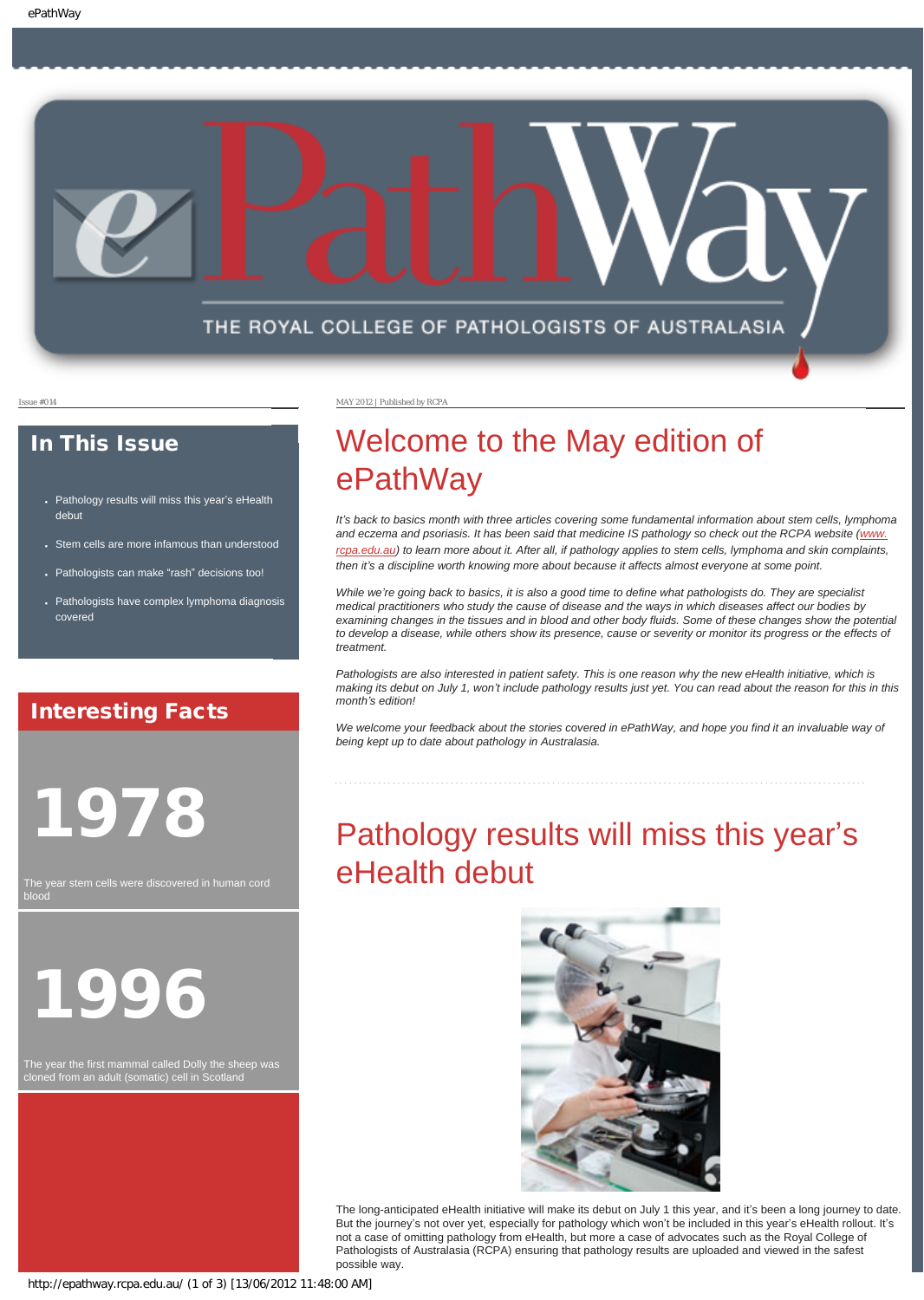# 1998

<span id="page-1-0"></span>

### Important Message

*Sources: Australian Stem Cell Centre and the Stem Cell Australia websites.*



has an important message for you. [Click to see the](http://epathway.rcpa.edu.au/notice.html) [message!](http://epathway.rcpa.edu.au/notice.html)

### Suggest to a friend

Know someone who might be interested in this website? Why not [suggest the website](mailto:?Subject=I%20think%20you%20should%20read%20this%20Newsletter=
http://epathway.rcpa.edu.au/index.html) to them.

### <span id="page-1-1"></span>Previous Editions

Did you miss something from last month? You can view our [previous editions](http://epathway.rcpa.edu.au/previous.html) at any time.

### Subscribe Now!

Subscription is easy! Simply fill in our [subscription form.](http://epathway.rcpa.edu.au/subscription.html)

### Links

#### [RCPA Manual](http://rcpamanual.edu.au/)

<span id="page-1-2"></span>[LabTest Online](http://www.labtestsonline.org.au/)

# Stem cells are more infamous than understood

The paradox about stems cells seems to be that people know more about the moral, ethical and religious debate they electrify than they do about stem cells themselves. So it's time to go back to basics and find out what a stem cell is, and what makes them so valuable to regenerative medicine.



[read more »](#page-5-0)

# Pathologists can make "rash" decisions too!



Telling the difference between eczema and psoriasis can even baffle the experts. It often takes a specialist such as a Dermatologist to tell them apart, who may then call on the services of an Anatomical Pathologist to diagnose borderline cases. And when it comes to the 'eczema versus psoriasis' quandary, their knowledge and skills can be invaluable.

[read more »](#page-7-0)

# Pathologists have complex lymphoma diagnosis covered

Lymphomas are well known but complex cancers arising from the cells of the immune system. Associate Professor Rob Lindeman, Pathologist and Clinical Haematologist at the Prince of Wales Hospital in Sydney, describes them as a group of disorders with

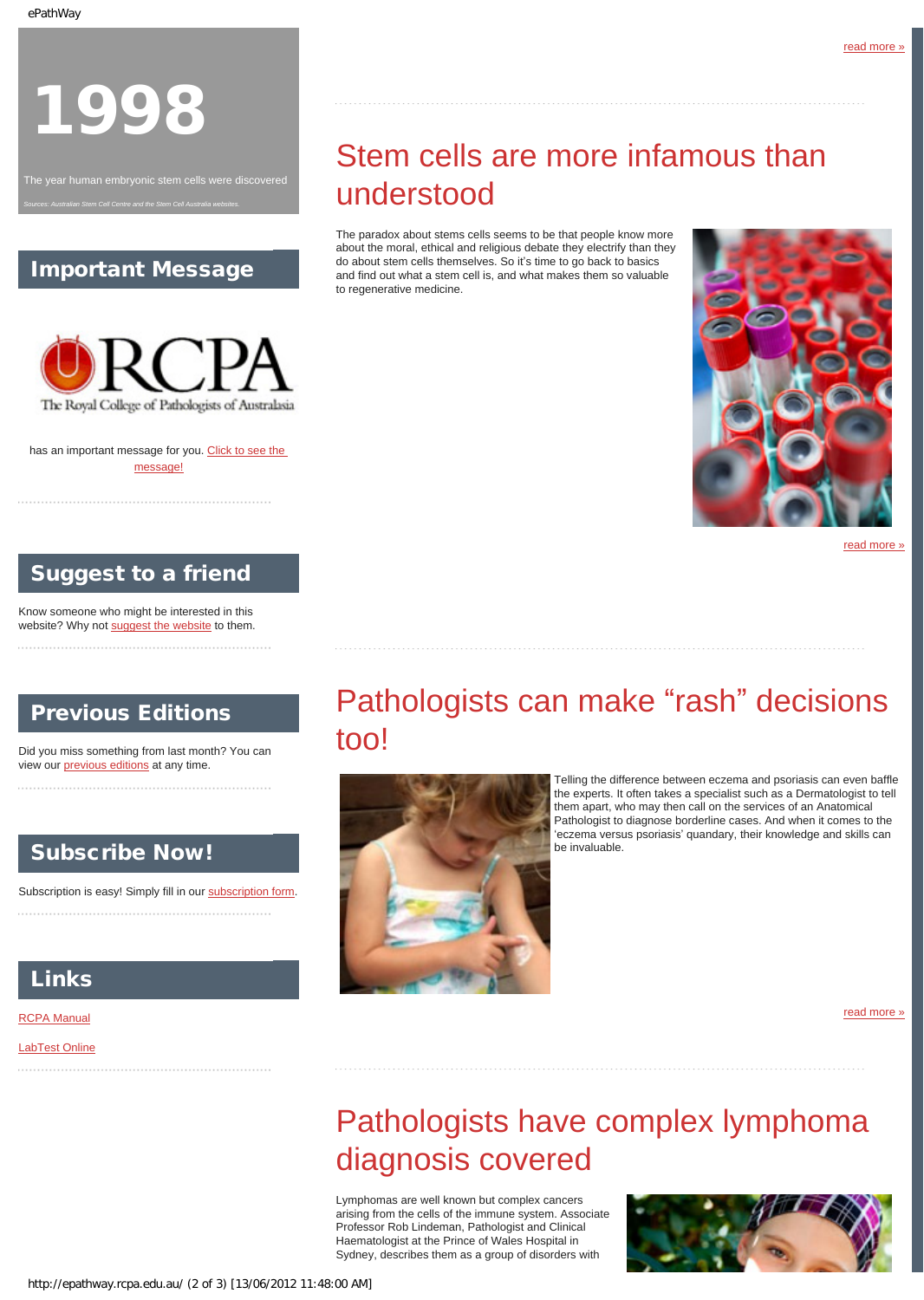widely differing clinical behaviour rather than just a single disease.



[read more »](#page-9-0)

#### Copyright © 2012 The Royal College of Pathologists of Australasia

RCPA - Durham Hall - 207 Albion St Surry Hills NSW 2010 AUSTRALIA | (+61) 2 8356 5858 | [www.rcpa.edu.au](http://www.rcpa.edu.au/)

**[Privacy Policy](http://www.rcpa.edu.au/Privacy.htm) | [Legal](http://www.rcpa.edu.au/Legal.htm) | [Disclaimer](http://www.rcpa.edu.au/Disclaimer.htm)**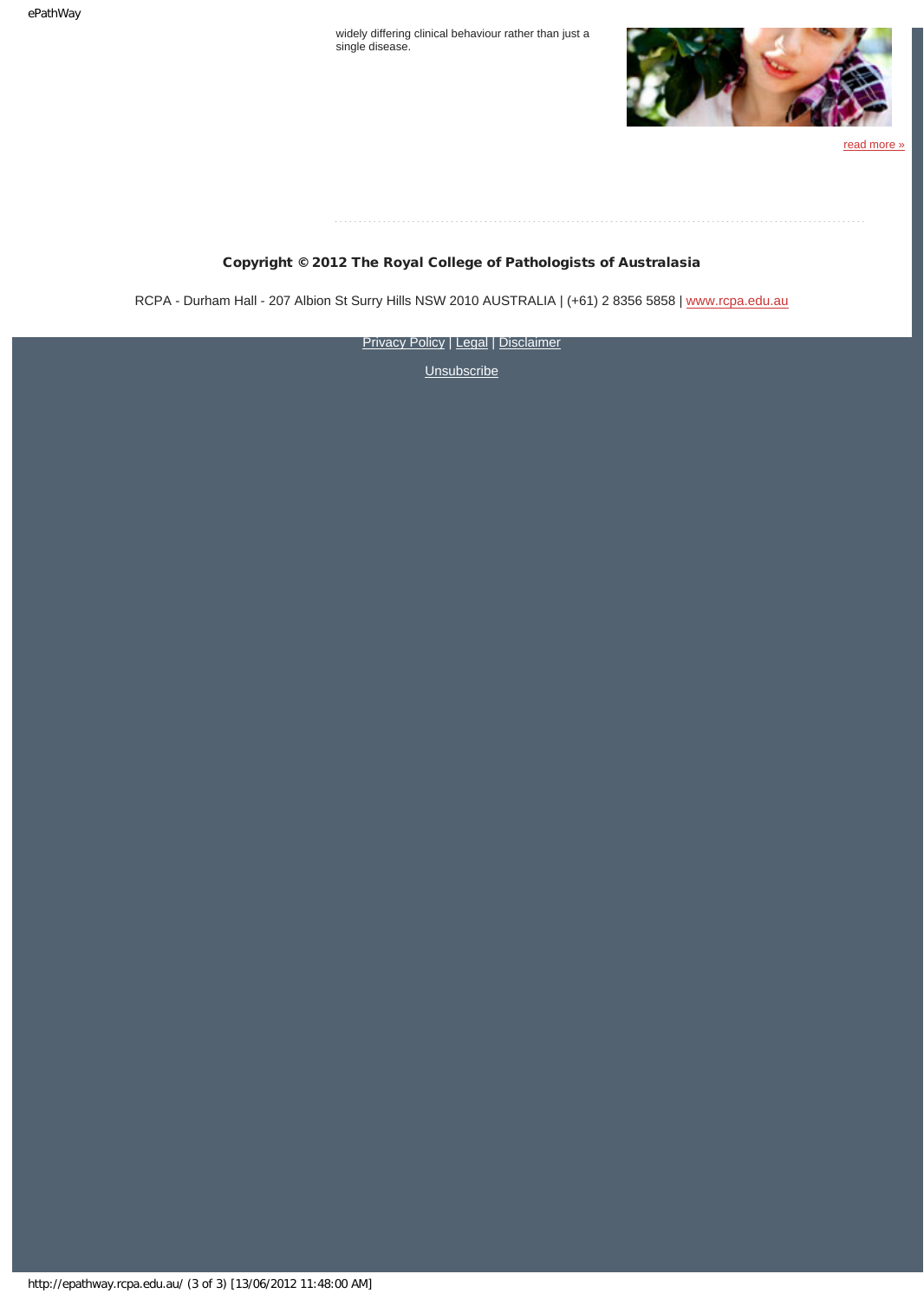<span id="page-3-0"></span>

#### MAY 2012 | Published by RCPA Issue #014

### Pathology results will miss this year's eHealth debut



The long-anticipated eHealth initiative will make its debut on July 1 this year, and it's been a long journey to date. But the journey's not over yet, especially for pathology which won't be included in this year's eHealth rollout. It's not a case of omitting pathology from eHealth, but more a case of advocates such as the Royal College of Pathologists of Australasia (RCPA) ensuring that pathology results are uploaded and viewed in the safest possible way.

"The RCPA have been working cooperatively with the National E-Health Transition Authority (NeHTA) on this project," explains Dr Bronwen Ross, Deputy CEO of the RCPA. "However, patient safety is paramount so we have been making sure pathology results will be uploaded into eHealth records in a way that ensures their complexity and context are not lost in the transition.'

The official title of this new eHealth patient record is the National Electronic Health Record System (NEHRS), although older information may refer to it as a Personally Controlled Electronic Health Record (PCEHR). Whatever its name, Professor Michael Legg from the Centre for Health Informatics and eHealth Research at the University of Wollongong says the roll out will be slow with the initial benefits mostly favouring people who are outside of their normal caring group of health practitioners.

"There's a good example of this in action on the eHealth information website1 which gives the example of Kelvin's eHealth journey to demonstrate its usefulness in this situation."

Prof Legg, who is also a Fellow of the Faculty of Science of the RCPA, says eHealth is an important initiative but he also shares Dr Ross' concerns about the risks of uploading pathology results in a fragmented way.

"If you grab bits of a pathology report and cut and paste it into an eHealth record then it can lose its context, especially if there are differences in the units and reference ranges used by different laboratories."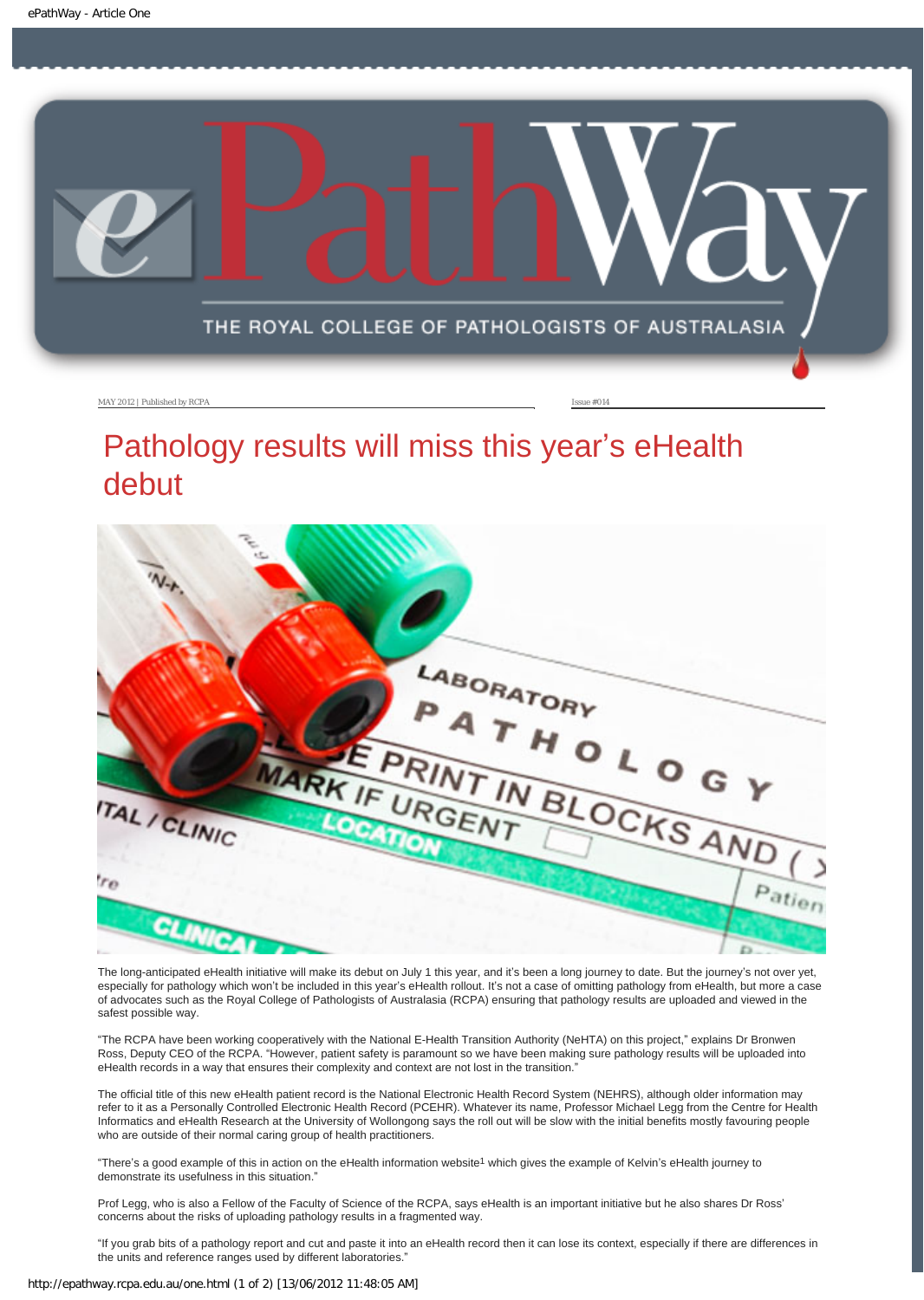Dr Ross says the RCPA is working on standardising certain aspects of pathology reports, but like any major project it will take time.

"Pathology results are not just a group of numbers or a commodity that can be put wherever people like," she stresses. "There is medical analysis by a pathologist behind them and that's one of the reasons why they must be represented in context. For example, microbiology is one area where uploading fragmented information can have serious consequences because the reports deal with different organisms and cultures as well as specific recommendations by pathologists."

Dr Ross says a group of pathology stakeholders have agreed on a model where the results will be uploaded into the eHealth record in a PDF format so the report is viewed in full. This has the added advantage of enabling treating practitioners to view additional information such as who wrote the report as well as the laboratory's contact details.

"We are working to a 30 June 2013 deadline for large private pathology laboratories, and a 30 June 2014 deadline for other pathology providers to have the processes in place to upload pathology results onto the NEHRS in the desired PDF format," she explains. "Patient safety is of paramount importance to us which is why we advocated for this format of reporting pathology results."

#### Did you know?

Everyone's health records are not going to be automatically uploaded onto the National Electronic Health Record System (NEHRS) on July 1. It's actually an 'opt-in' model where both treating practitioners and consumers need to register for a unique identifier. Once that process is done, the consumer must also give permission for their information to be uploaded onto their NEHRS.

1<http://ehealthinfo.gov.au/>

A recently launched website which is informative and includes a function to register an interest in an eHealth Record is: [http://ehealth.gov.au/](http://ehealth.gov.au/internet/ehealth/publishing.nsf/content/home#.T7BLonhCfIo) [internet/ehealth/publishing.nsf/content/home#.T7BLonhCfIo](http://ehealth.gov.au/internet/ehealth/publishing.nsf/content/home#.T7BLonhCfIo)

[« Back to Home Page](http://epathway.rcpa.edu.au/index.html)

#### Copyright © 2012 The Royal College of Pathologists of Australasia

RCPA - Durham Hall - 207 Albion St Surry Hills NSW 2010 AUSTRALIA | (+61) 2 8356 5858 | [www.rcpa.edu.au](http://www.rcpa.edu.au/)

[Privacy Policy](http://www.rcpa.edu.au/Privacy.htm) | [Legal](http://www.rcpa.edu.au/Legal.htm) | [Disclaimer](http://www.rcpa.edu.au/Disclaimer.htm)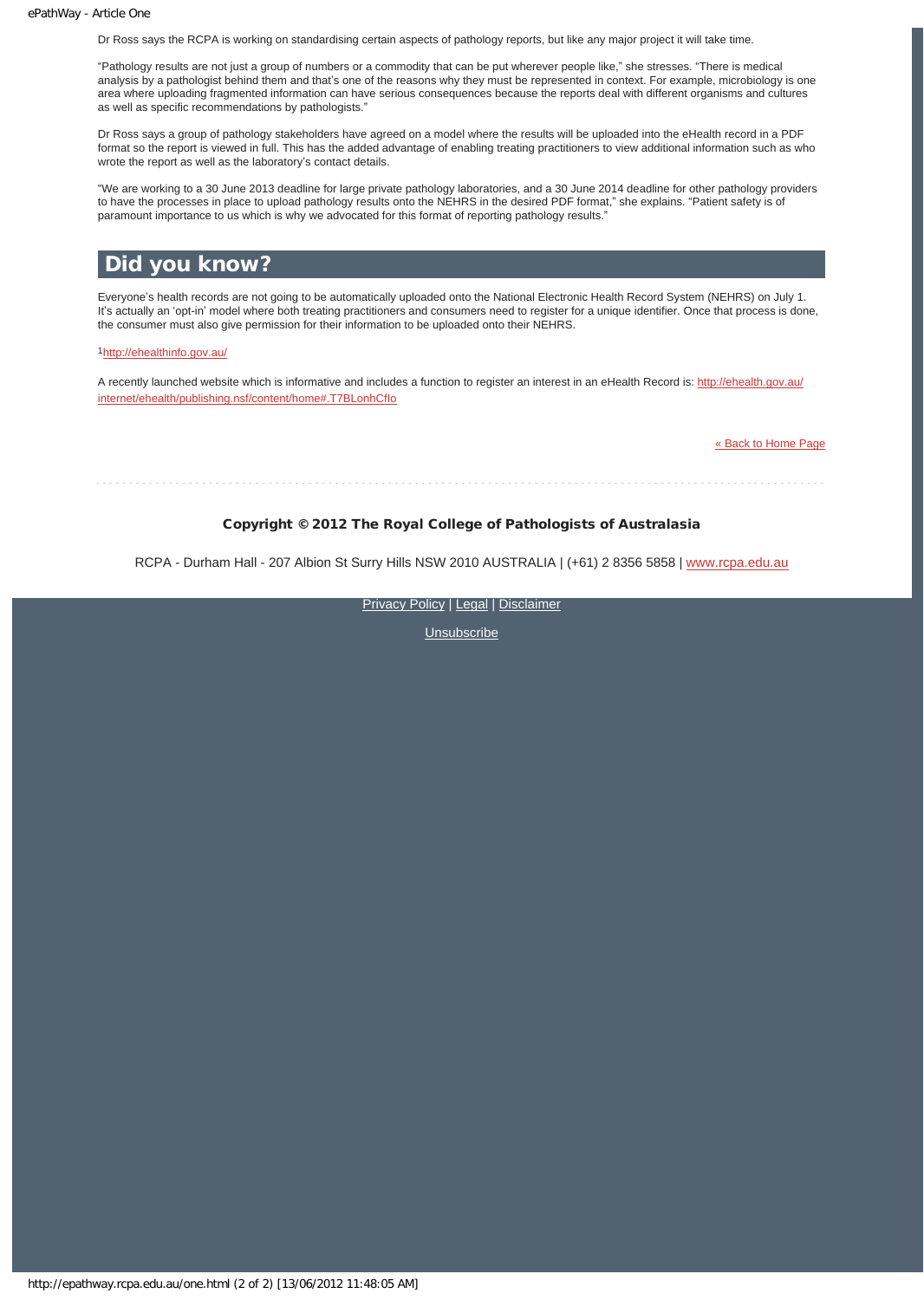<span id="page-5-0"></span>

MAY 2012 | Published by RCPA **Issue #014** 

### Stem cells are more infamous than understood



The paradox about stems cells seems to be that people know more about the moral, ethical and religious debate they electrify than they do about stem cells themselves. So it's time to go back to basics and find out what a stem cell is, and what makes them so valuable to regenerative medicine.

"To understand what a stem cell is, there is one vital concept to grasp first," says Professor John Rasko\*, Head of Department of Cell & Molecular Therapies at Royal Prince Alfred Hospital in Sydney. "Cells come from cells. And one cell can only ever divide into two cells, and two cells can only ever divide into four cells and so on. It's quite amazing, especially when you consider that they keep dividing and replacing themselves. For example, we make about one million red blood cells every second, and about the same amount die, and this all starts with the maths of binary division."

Binary division is also the key to the beginning of a human life. When a sperm and an egg join together they form one solitary cell known as the fertilised egg. And this one solitary cell doesn't suddenly inflate like a balloon and sprout arms, and legs and a head until it becomes a baby. This cell can only execute one type of action; divide into two cells, and then four cells, and then eight cells and so on.

Fertilised eggs are actually *totipotent* which means they have the ability to form an entire organism. Their daughter cells are akin to Embryonic Stem (ES) cells, which are referred to as *pluripotent*, because they cannot produce placental tissues but are capable of forming any type of cell in the body. After four days of cell divisions the *totipotent* stem cells become more specialised and soon give rise to Adult Stem cells.

"The name doesn't really describe them well because Adult Stem cells are simply cells which are committed to a specific organ in the body," explains Professor Rasko. "For example, some turn into liver cells, others turn into kidney cells and others turn into skin or blood cells."

Because Adult Stem cells are normally committed to a certain organ, scientists believed their destinies were set in stone. This belief kept the spotlight on ES cells for regenerative medicine simply because they might be used for any purpose in the body. Then laboratory techniques were developed that enabled fully committed Adult Stem cells (and indeed just about any cell) to be reprogrammed to enter an ES cell-like state. These are called "induced Pluripotent Stem" (iPS) cells.

"For iPS cells, we add a cocktail of four genes to a particular cell and send it back towards an embryonic form in a sort of rewinding process," http://epathway.rcpa.edu.au/two.html (1 of 2) [13/06/2012 11:48:06 AM]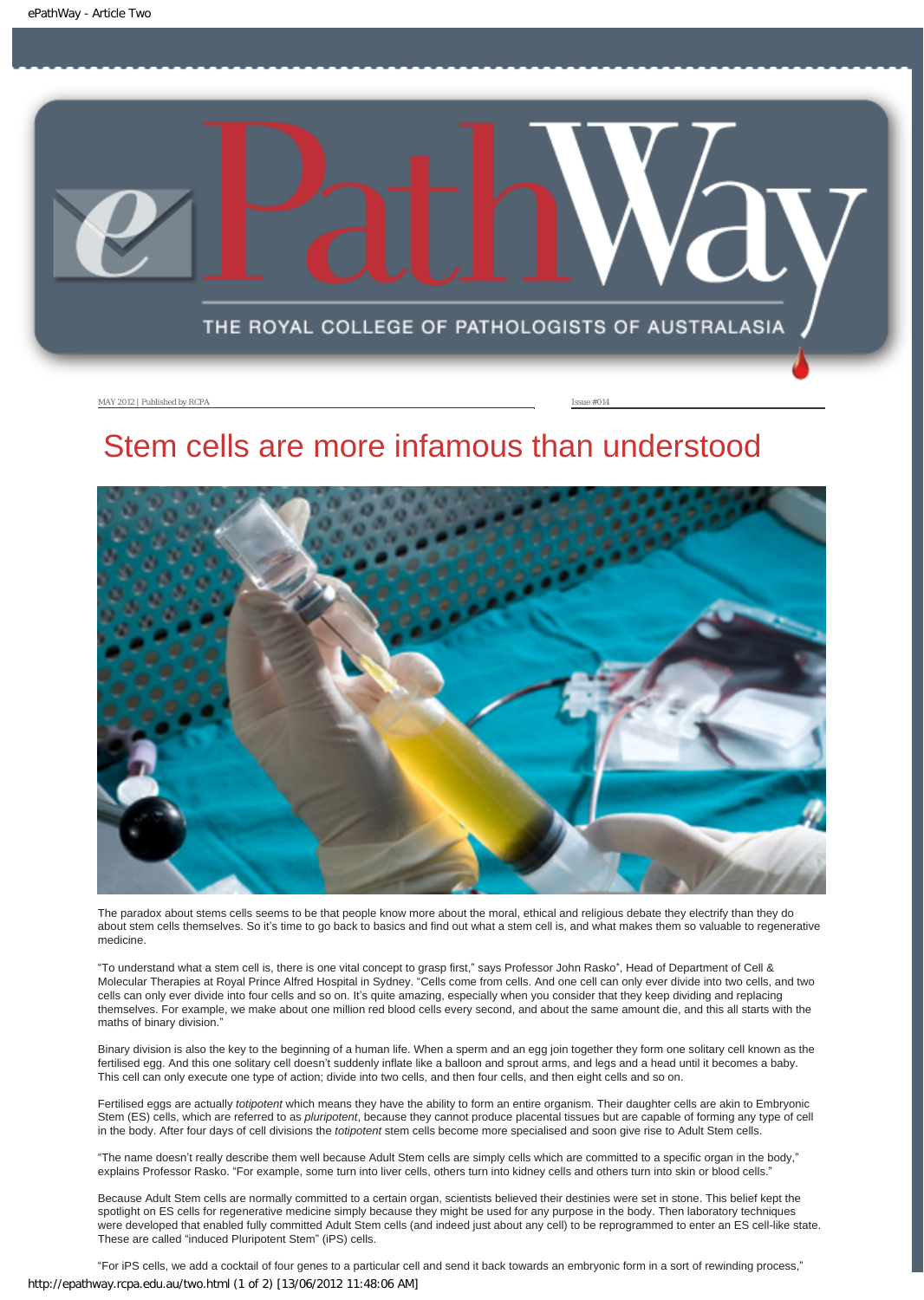says Professor Rasko. "This basically means that every stem cell in the body, whether it is a brain cell or a heart cell, may have the capacity to generate an individual human life!"

It's fortunate we live in the electronic age because the moral, ethical and religious debate that will probably swirl up around this concept might have consumed every tree on the planet to produce the paper to document this complex debate. And while the philosophical points are being debated, it's sobering to remember that stem cells begin with the concept that cells come from cells, and they go on to perform different functions in the body, which is simple, complex and miraculous all at the same time.

\* Professor Rasko is also the Head of the Gene and Stem Cell Therapy Program at the University of Sydney's Centenary Institute.

[« Back to Home Page](http://epathway.rcpa.edu.au/index.html)

Copyright © 2012 The Royal College of Pathologists of Australasia

RCPA - Durham Hall - 207 Albion St Surry Hills NSW 2010 AUSTRALIA | (+61) 2 8356 5858 | [www.rcpa.edu.au](http://www.rcpa.edu.au/)

**[Privacy Policy](http://www.rcpa.edu.au/Privacy.htm) | [Legal](http://www.rcpa.edu.au/Legal.htm) | [Disclaimer](http://www.rcpa.edu.au/Disclaimer.htm)**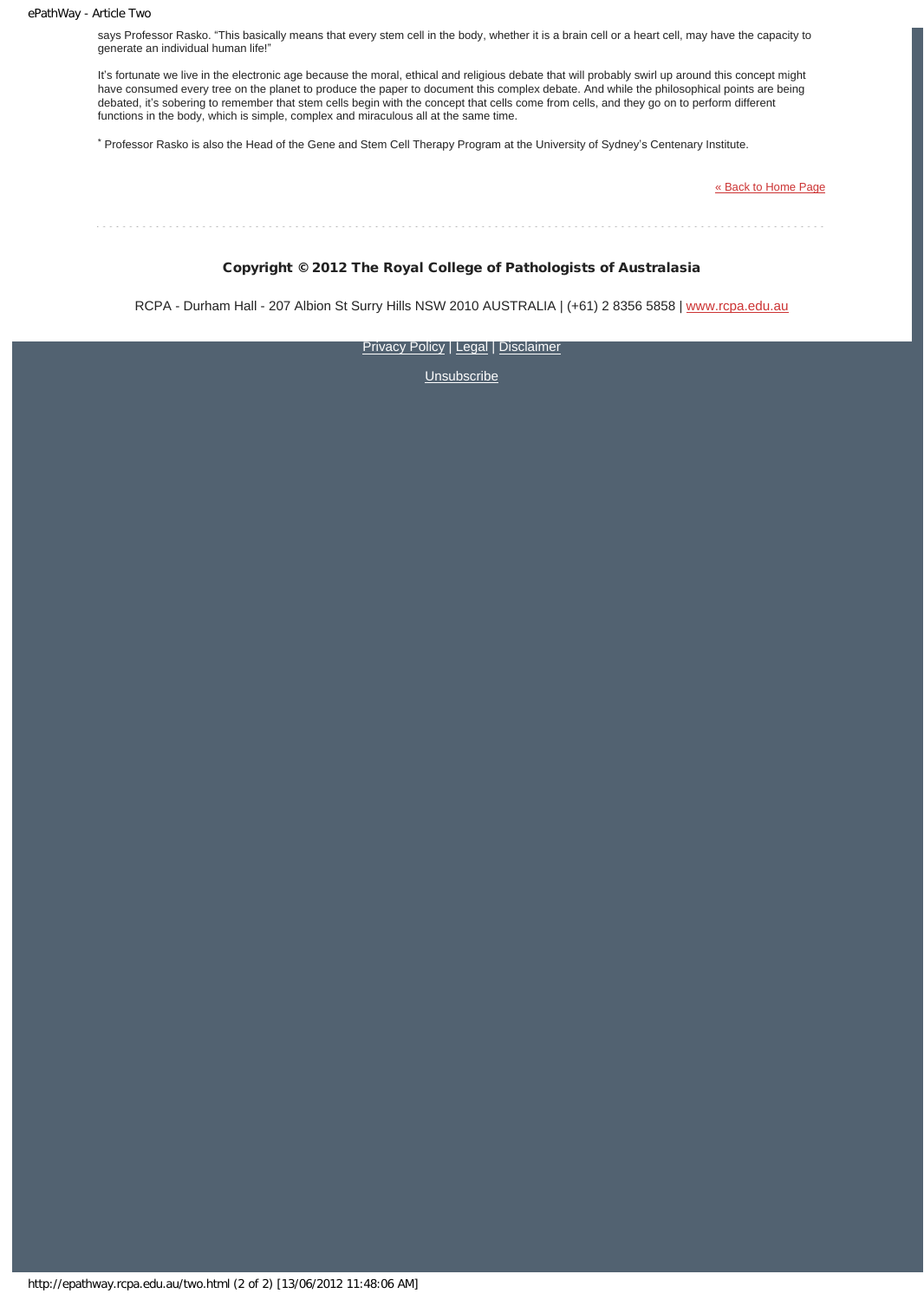<span id="page-7-0"></span>

MAY 2012 | Published by RCPA Issue #014

# Pathologists can make "rash" decisions too!



Telling the difference between eczema and psoriasis can even baffle the experts. It often takes a specialist such as a Dermatologist to tell them apart, who may then call on the services of an Anatomical Pathologist to diagnose borderline cases. And when it comes to the 'eczema versus psoriasis' quandary, their knowledge and skills can be invaluable.

According to Dermatologist and Pathologist Dr Rachel Manifold, most cases of eczema and psoriasis are diagnosed according to physical appearance and patient history alone. It's the difficult cases where extra specialist skills of an Anatomical Pathologist are usually required.

"Eczema usually develops in the first 12 months of life and many children grow out of it by school age," she says. "Psoriasis usually develops later in life and has two peaks. The first is between 15 and 30 years of age, and the second happens after 40 years of age."

Dr Manifold says eczema can be triggered by many factors such as the change of season or exposure to animal dander, house dust mites, grasses, pollens or some foods. It has the appearance of red patches of irritated skin, and the most commonly affected areas are the face in very young children, to arms and knees when they start crawling, to the creases at the elbows and the back of the knee when they are older. It is often associated with asthma and hay fever, is very itchy, and has a familial component to it.

Psoriasis also runs in families, but it is the result of skin cells growing too quickly in response to an overreaction by the immune system. The body doesn't shed these excess skin cells, but continues to pile new forming cells on to the surface of the skin. This gives the rash a flakey, pink, silvery scale appearance.

"Psoriasis isn't as itchy as eczema, and it usually affects the knees, elbows, buttocks and scalp. The plaques are quite demarcated, and there are also changes in the finger nails such as pitting," says Dr Manifold.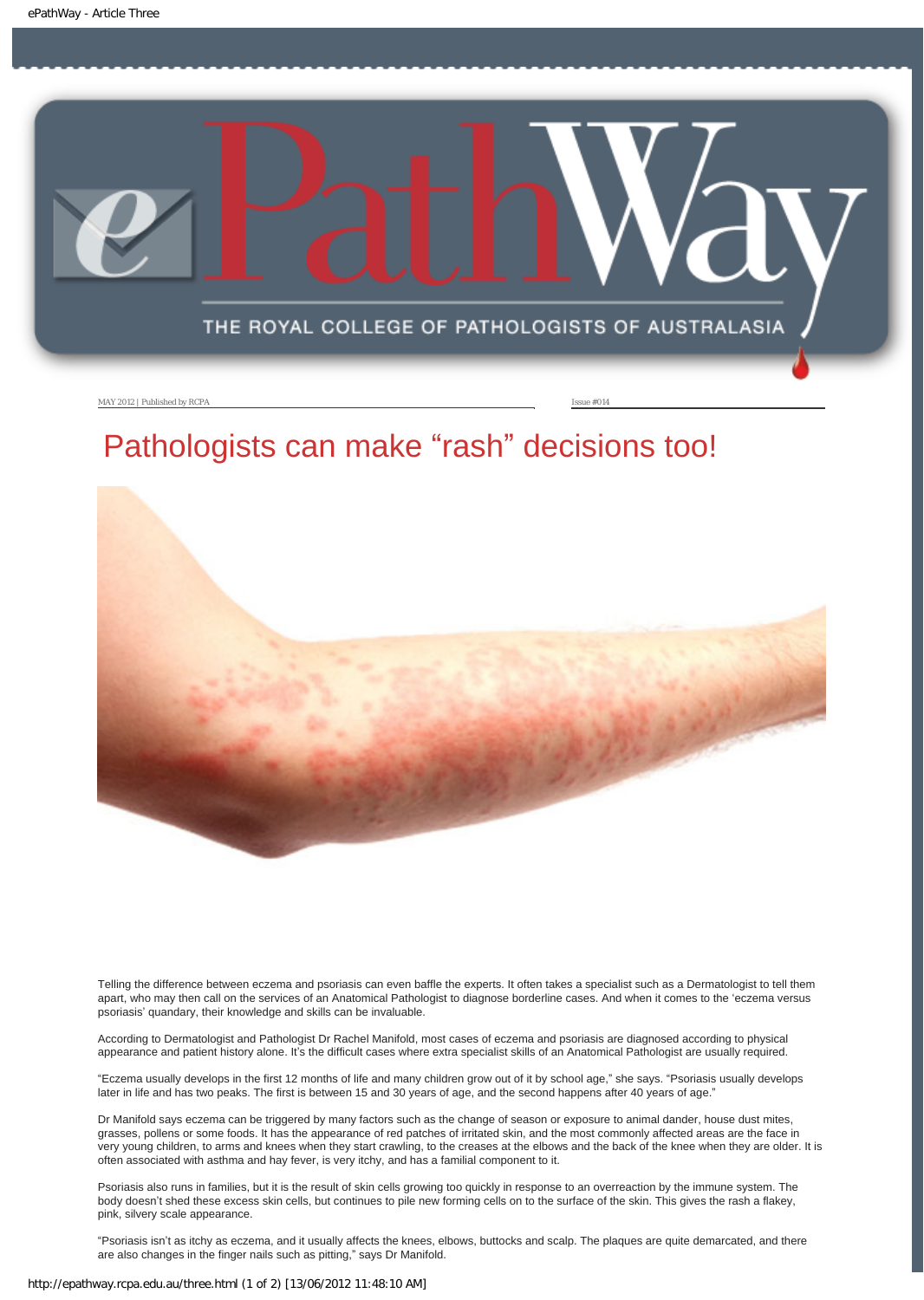Neither of these rashes is contagious, and the correct diagnosis is crucial to effectively treat them. If the physical presentation of the rash and the associated patient history follows the rulebook, then it can be a straightforward verdict, although that's not always the case.

There is the double whammy of psoriasiform eczema where the two are blended together. This condition is quite uncommon according to Dr Manifold, and difficult to diagnose. It can also be difficult to tell eczema and psoriasis apart if the rash appears on the palms of the hand or on the soles of the feet. When they are tricky to separate then a biopsy may need to be sent to an Anatomical Pathologist for interpretation.

"Doctors usually try and send these samples to an Anatomical Pathologist who has an interest in skin and has had extra training so they are able to draw on their advanced clinical knowledge," advises Dr Manifold. "They will then look at the biopsy under the microscope and interpret the changes in the skin cells to determine if it's one or the other."

Even if a person doesn't think they have a borderline case, being checked out by an expert is a good idea. Rashes are not all the same, don't respond to the same treatment and are often difficult to tell apart. With this in mind, leaving the "rash" decisions to the experts really does make a lot of sense.

[« Back to Home Page](http://epathway.rcpa.edu.au/index.html)

#### Copyright © 2012 The Royal College of Pathologists of Australasia

RCPA - Durham Hall - 207 Albion St Surry Hills NSW 2010 AUSTRALIA | (+61) 2 8356 5858 | [www.rcpa.edu.au](http://www.rcpa.edu.au/)

[Privacy Policy](http://www.rcpa.edu.au/Privacy.htm) | [Legal](http://www.rcpa.edu.au/Legal.htm) | [Disclaimer](http://www.rcpa.edu.au/Disclaimer.htm)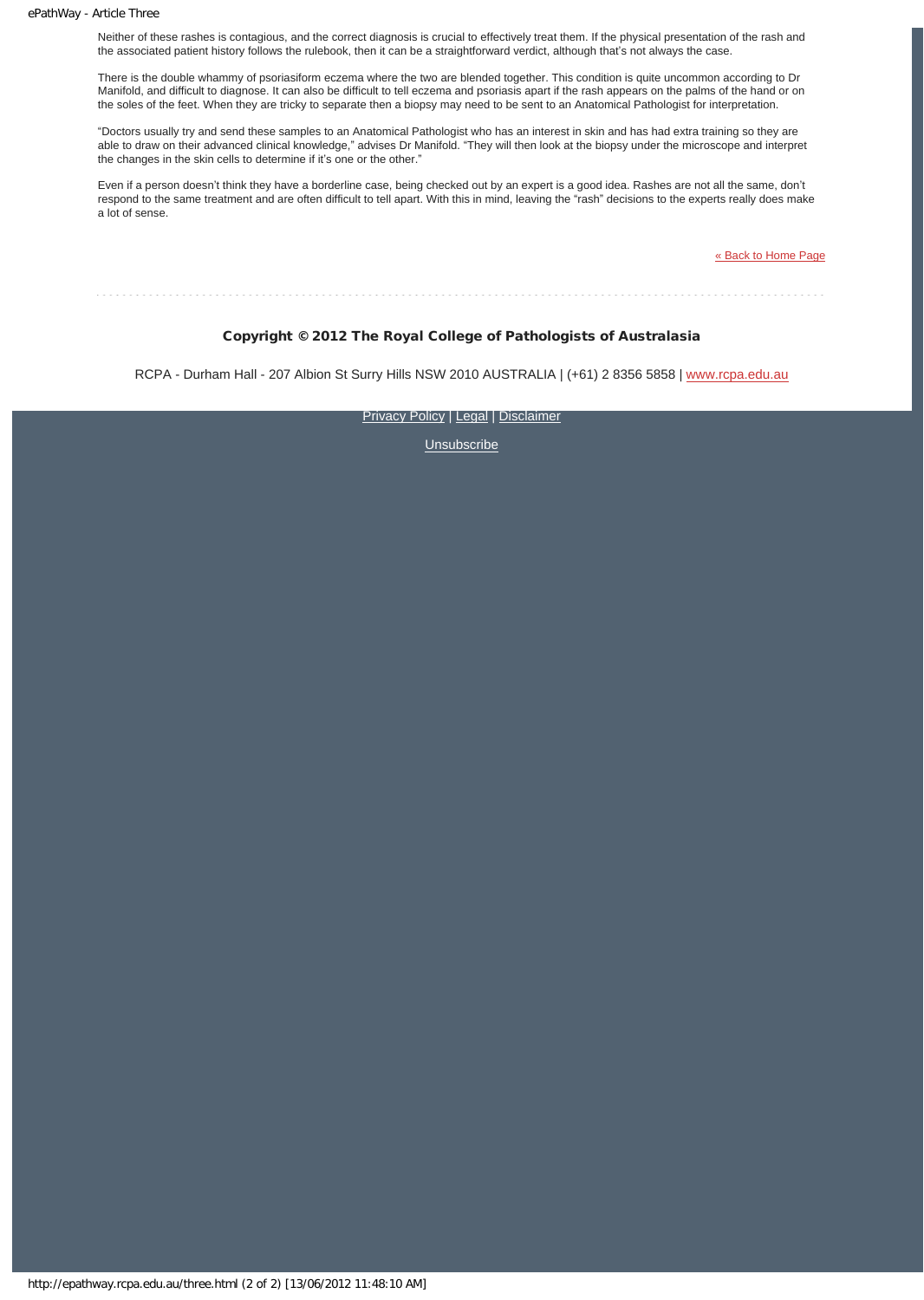<span id="page-9-0"></span>

#### MAY 2012 | Published by RCPA **Issue #014**

# Pathologists have complex lymphoma diagnosis covered



Lymphomas are well known but complex cancers arising from the cells of the immune system. Associate Professor Rob Lindeman, Pathologist and Clinical Haematologist at the Prince of Wales Hospital in Sydney, describes them as a group of disorders with widely differing clinical behaviour rather than just a single disease.

"Hodgkin's disease was recorded by British physicians Thomas Hodgkin and Samuel Wilks in the early 1800s who described a progressive and fatal disease characterised by enlarged lymph nodes and a large spleen," he explains. "Non-Hodgkin's lymphomas were described later and include a large group of other tumours of the lymphoid tissue including the lymph nodes, spleen and bone marrow. Correct diagnosis of a lymphoma and its subtype is critical in planning the correct treatment for patients."

Pathologists still classify lymphomas as either Hodgkin's or Non-Hodgkin's lymphoma. Both originate from white cells called lymphocytes, although Hodgkin's lymphoma is characterised by the presence of Reed Sternberg cells.

"Anatomical Pathologists must first decide if a lymph node is cancerous or enlarged due to other causes such as an infection or an immune disease. If it is malignant they must then differentiate between Hodgkin's or Non-Hodgkin's lymphoma and then break the diagnosis down further to over 70 different sub-types of lymphoma," explains Associate Professor David Ellis, Anatomical Pathologist at the Flinders Medical Centre in Adelaide.

He says in 1960 there were only four sub-types of lymphoma identified, by 1985 there were over 15 different sub-types, in 2000 it doubled to over 30 sub-types, and there are now over 70 sub-types for pathologists to consider whenever they diagnose lymphoma.

"The complexity of lymphoma reflects the complexity of the immune system and it is also a complex diagnostic *process*. Pathologists need to look at a case from many different angles using different methods, and they also need to know the clinical story of the patient to get the diagnosis right."